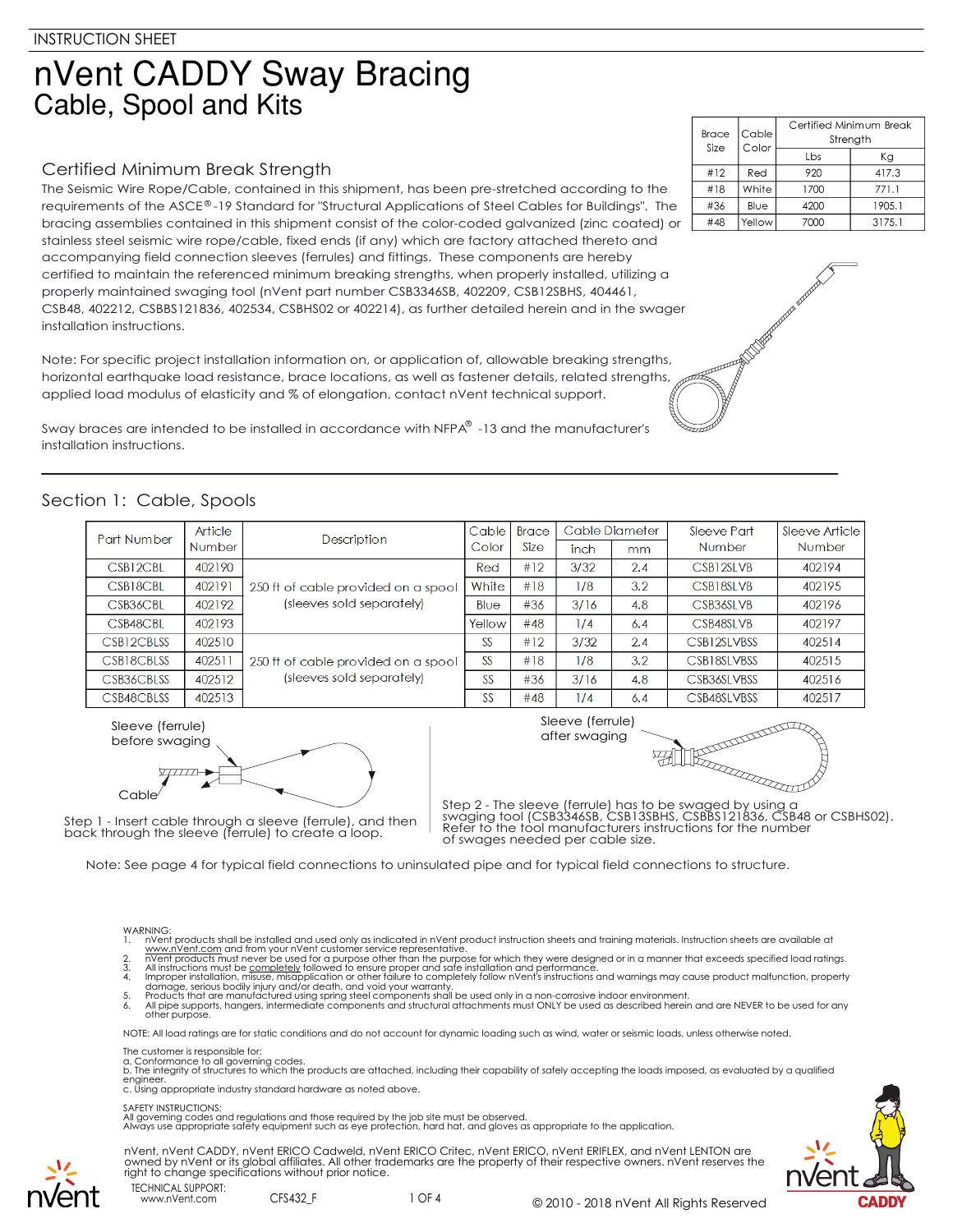### INSTRUCTION SHEET

### Section 2: Cable, Kit with Universal Restraint Clip

| Part Number     | Article<br><b>Number</b>    | Description                                                                                                                                                                                                                                                                                                          | Cable  | <b>Brace</b> | Cable<br><b>Diameter</b> |     | *Cable<br>Length |       |
|-----------------|-----------------------------|----------------------------------------------------------------------------------------------------------------------------------------------------------------------------------------------------------------------------------------------------------------------------------------------------------------------|--------|--------------|--------------------------|-----|------------------|-------|
|                 |                             | Color                                                                                                                                                                                                                                                                                                                |        | <b>Size</b>  | inch                     | mm  | feet             | meter |
| CSB2W12URC38L10 | $\mathbb{Z}^2$              | Kit includes the following: 2 each<br>cables that have a length given in<br>the "Cable Length" column. 2 each<br>URC clips attached to one end of<br>each cable. URC clip is to be used<br>with 3/8" or M10 fastener. 2 each of<br>the appropriate sleeves.                                                          | Red    | #12          | 3/32                     | 2.4 | 10 <sup>°</sup>  | 3.0   |
| CSB2W12URC38L20 | $\blacksquare$              |                                                                                                                                                                                                                                                                                                                      | Red    | #12          | 3/32                     | 2.4 | 20               | 6.1   |
| CSB2W18URC38L10 | $\blacksquare$              |                                                                                                                                                                                                                                                                                                                      | White  | #18          | 1/8                      | 3.2 | 10 <sup>°</sup>  | 3.0   |
| CSB2W18URC38L20 | $\overline{\phantom{a}}$    |                                                                                                                                                                                                                                                                                                                      | White  | #18          | 1/8                      | 3.2 | 20               | 6.1   |
| CSB2W12URC12L10 | $\blacksquare$              |                                                                                                                                                                                                                                                                                                                      | Red    | #12          | 3/32                     | 2.4 | 10               | 3.0   |
| CSB2W12URC12L20 | $\Box$                      | Kit includes the following: 2 each                                                                                                                                                                                                                                                                                   | Red    | #12          | 3/32                     | 2.4 | 20               | 6.1   |
| CSB2W18URC12L10 | ÷                           | cables that have a length given in                                                                                                                                                                                                                                                                                   | White  | #18          | 1/8                      | 3.2 | 10               | 3.0   |
| CSB2W18URC12L20 | $\blacksquare$              | the "Cable Length" column. 2 each<br>URC clips attached to one end of<br>each cable. URC clip is to be used<br>with 1/2" or M12 fastener. 2 each of<br>the appropriate sleeves.                                                                                                                                      | White  | #18          | 1/8                      | 3.2 | 20               | 6.1   |
| CSB2W18URC12L10 | L.                          |                                                                                                                                                                                                                                                                                                                      | White  | #18          | 1/8                      | 3.2 | 10               | 3.0   |
| CSB2W36URC12L10 | L,                          |                                                                                                                                                                                                                                                                                                                      | Blue   | #36          | 3/16                     | 4.8 | 10               | 3.0   |
| CSB2W36URC12L20 | L,                          |                                                                                                                                                                                                                                                                                                                      | Blue   | #36          | 3/16                     | 4.8 | 20               | 6.1   |
| CSB2W48URC12L10 | $\bar{\phantom{a}}$         |                                                                                                                                                                                                                                                                                                                      | Yellow | #48          | 1/4                      | 6.4 | 10               | 3.0   |
| CSB2W48URC12L20 | $\mathcal{L}_{\mathcal{A}}$ |                                                                                                                                                                                                                                                                                                                      | Yellow | #48          | 1/4                      | 6.4 | 20               | 6.1   |
| CSB2W36URC58L10 | ä,                          | Kit includes the following: 2 each<br>cables that have a length given in<br>the "Cable Length" column. 2 each<br>URC clips attached to one end of<br>each cable. URC clip is to be used<br>with 5/8" or M16 fastener. 2 each of<br>the appropriate sleeves.<br>Description at top with 4 URC,<br>sleeves and cables. | Blue   | #36          | 3/16                     | 4.8 | 10               | 3.0   |
| CSB2W36URC58L20 | u.                          |                                                                                                                                                                                                                                                                                                                      | Blue   | #36          | 3/16                     | 4.8 | 20               | 6.1   |
| CSB2W48URC58L10 | $\overline{\phantom{a}}$    |                                                                                                                                                                                                                                                                                                                      | Yellow | #48          | 1/4                      | 6.4 | 10               | 3.0   |
| CSB2W48URC58L20 | $\blacksquare$              |                                                                                                                                                                                                                                                                                                                      | Yellow | #48          | 1/4                      | 6.4 | 20               | 6.1   |
| CSB4W12URC38L05 |                             |                                                                                                                                                                                                                                                                                                                      | Red    | #12          | 3/32                     | 2.4 | 5                | 1.5   |

\* The actual length of cable provided is the length given in the chart plus an additional 4ft (1.2 m).



Step 1 - Insert cable through a sleeve (ferrule), and then back through the sleeve (ferrule) to create a loop.



after swaging

Step 2 - The sleeve (ferrule) has to be swaged by using a swaging tool (CSB3346SB, CSB12SBHS, CSB48, CSBBS121836 or CSBHS02). Refer to the tool manufacturers instructions for the number of swages needed per cable size.



Step 3 - Insert fastener with washer through the fastener hole and tighten to the structure.

Note: See page 4 for typical field connections to uninsulated pipe and for typical field connection:



TECHNICAL SUPPORT: nVent, nVent CADDY, nVent ERICO Cadweld, nVent ERICO Critec, nVent ERICO, nVent ERIFLEX, and nVent LENTON are owned by nVent or its global affiliates. All other trademarks are the property of their respective owners. nVent reserves the right to change specifications without prior notice.

www.nVent.com CFS432\_F

2 OF 4 © 2010 - 2018 nVent All Rights Reserved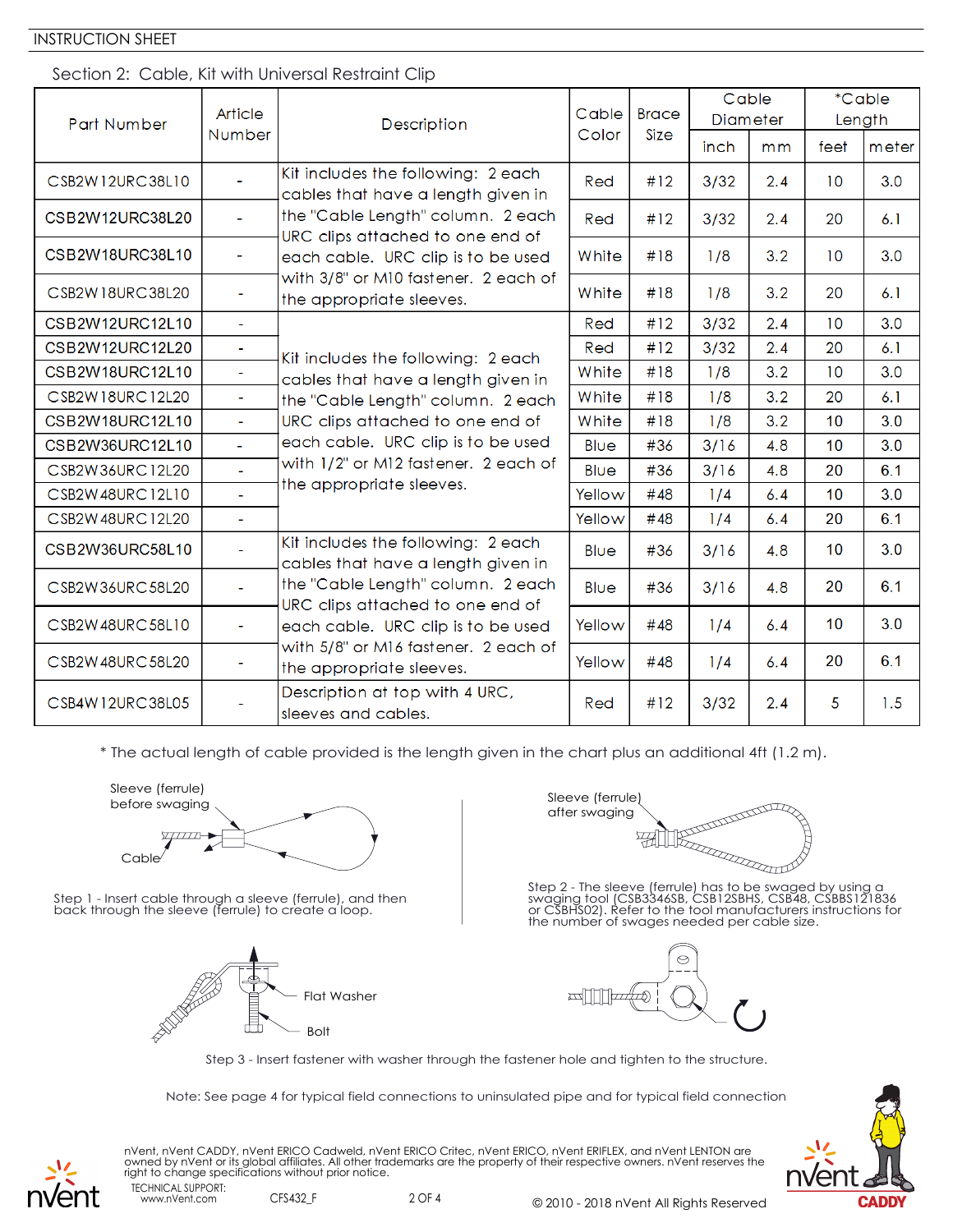| Part        | Article | Description                                                               | Cable  <br><b>Brace</b> |             | Cable Diameter |     | *Cable Length |       |
|-------------|---------|---------------------------------------------------------------------------|-------------------------|-------------|----------------|-----|---------------|-------|
| Number      | Number  |                                                                           | Color                   | <b>Size</b> | inch           | mm  | feet          | meter |
| CSB12B00L10 | 402233  | Kit includes the following:<br>2 each cables cut to the useable length    | Red                     | #12         | 3/32           | 2.4 |               | 3.0   |
| CSB18B00L10 | 402234  | given in the "Cable Length" column.<br>4 each of the appropriate sleeves. | White                   | #18         | 178            | 3.2 |               |       |

### Section 3: Cable, Kit (without end fittings)



Step 1 - Insert cable through a sleeve (ferrule), and then back through the sleeve (ferrule) to create a loop.



Step 2 - The sleeve (ferrule) has to be swaged by using a swaging tool (CSB3346SB, CSB13SBHS or CSBHS02). Refer to the manufacturers instructions for the number of swages needed per cable size.

Note: See page 4 for typical field connections to uninsulated pipe and for typical field connections to structure.

Field Connection to Extend Brace Length



- Step 1 Slide two sleeves (ferrules) onto overlapping cables.
- Step 2 The sleeve (ferrule) has to be swaged by using a swaging tool (CSB3346SB, CSB13SBHS, CSB48 or CSBHS02). Refer to the manufacturers instructions for the number of swages needed per cable size.



TECHNICAL SUPPORT: nVent, nVent CADDY, nVent ERICO Cadweld, nVent ERICO Critec, nVent ERICO, nVent ERIFLEX, and nVent LENTON are owned by nVent or its global affiliates. All other trademarks are the property of their respective owners. nVent reserves the right to change specifications without prior notice.